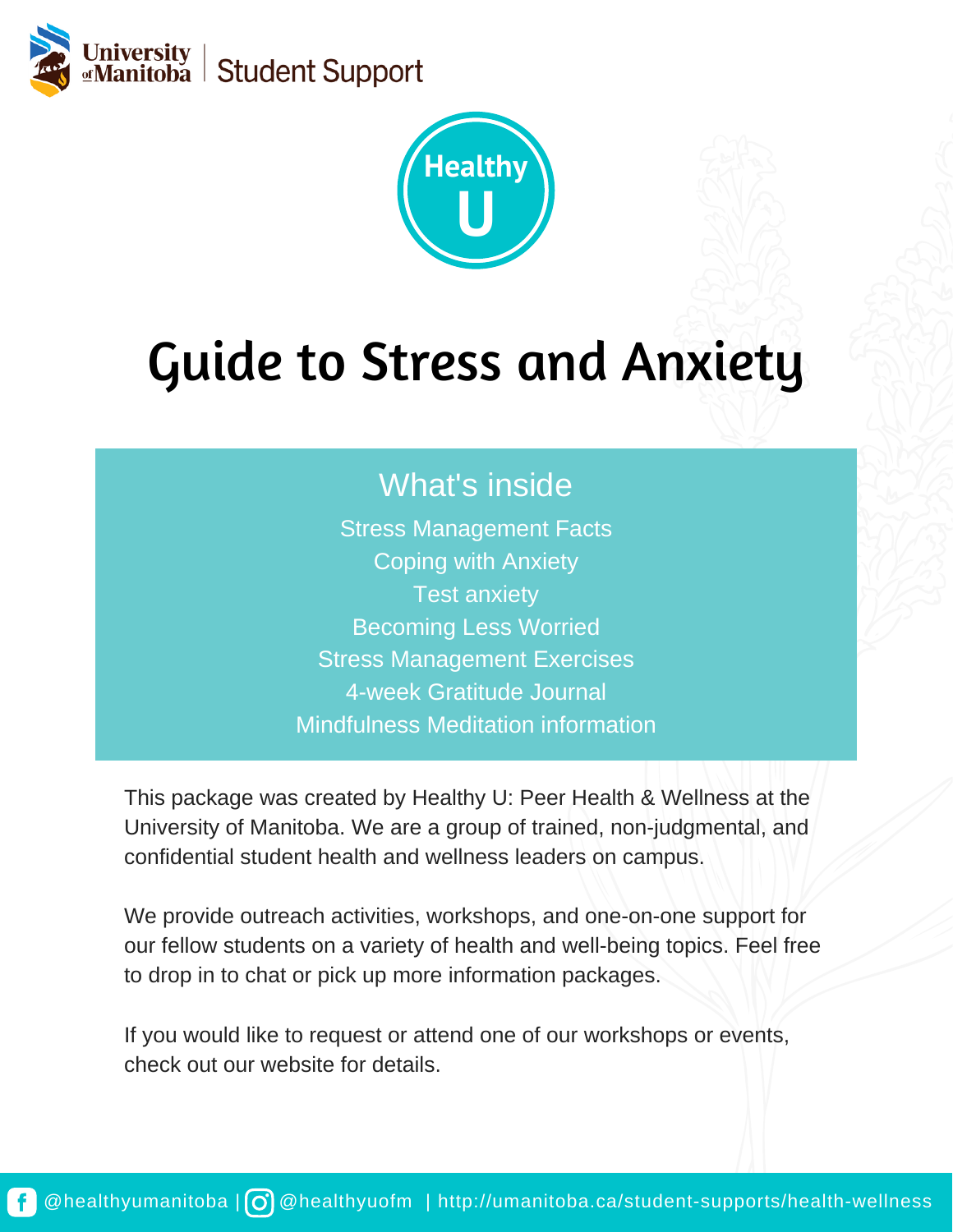## Stress Management Facts

To be human is to feel stress and virtually every person will feel stress at times.

University can be extremely challenging, so it is very common for university students to experience stress and/or anxiety. This doesn't mean you can't do anything about it!

You are not weak or inferior if you feel stress.

Every student has a unique stress reality - what stresses one person and how they show that stress can be quite different from another person. For example, some students are stressed by having to give a public presentation while others enjoy that activity. There is nothing wrong with you if you are stressed by something that someone else enjoys.

There are many ways to manage stress and a good way to start is to not criticize yourself for feeling stressed.

It is usually easier to manage stress if you take action as soon as you feel signs and symptoms of stress rather than waiting until your stress reaction gets stronger.

Stress can gradually build if not managed well and can lead to very serious difficulties like anxiety and depression.

Stress can come from positive events and experiences like a vacation, graduation, or when starting a new job.

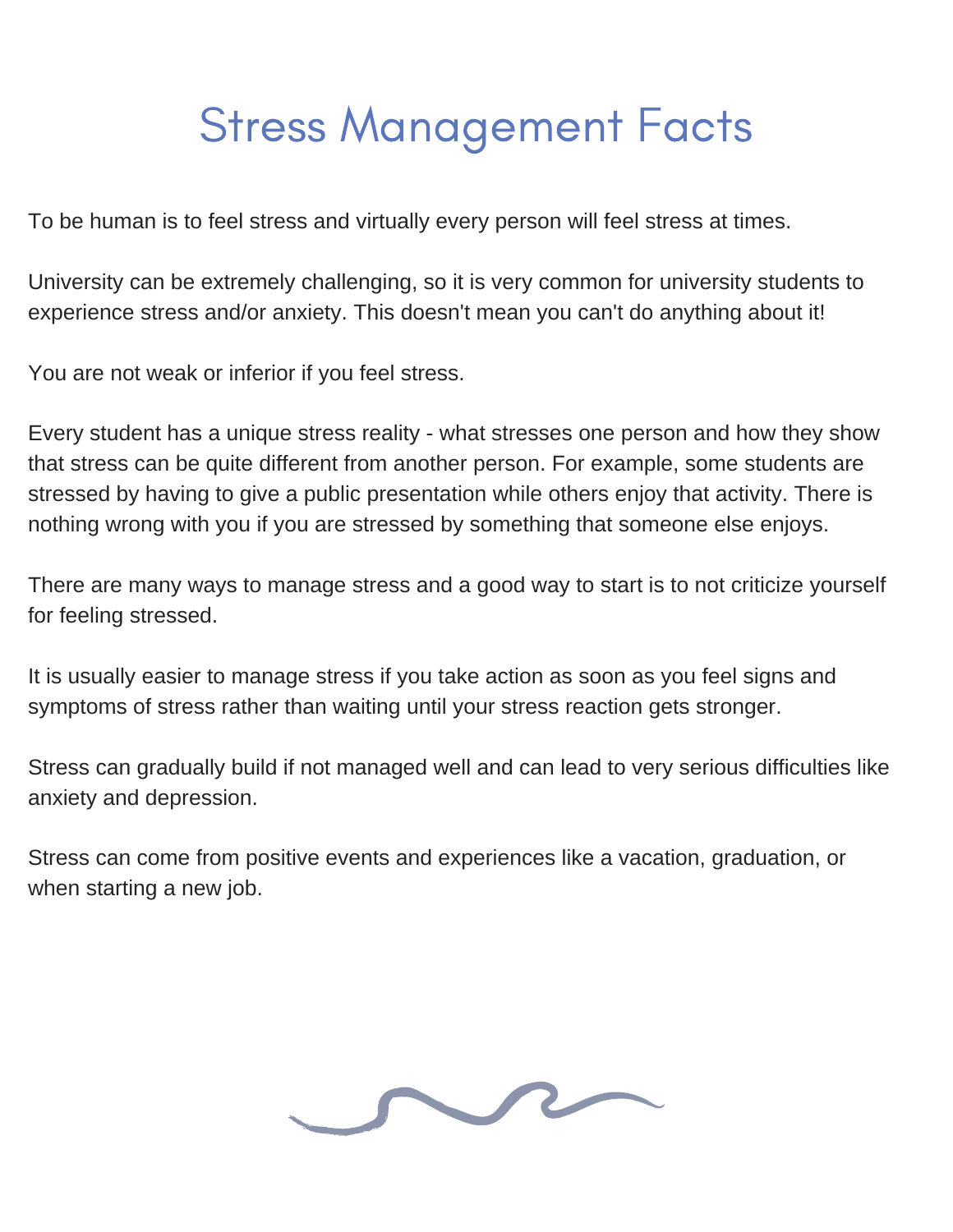## Coping with Anxiety

Since there are no one-size-fits-all techniques for tackling anxiety, don't be scared to try a few different things before deciding what works for you. Just remember that you usually have to do something several times (i.e. every day for a week) before it starts to make an impact. Don't give up!

The following are 4 categories of self-care to think of when managing your anxiety.

### Sleep

Getting enough rest won't necessarily take away your anxiety, but it will help you become more prepared to manage it. Here are some pointers:



- Schedule 7-9 hours each night for sleep.
- Practice good sleep hygiene (have a bedtime routine, turn off your screens an hour before bed, and make sure your room is dark and cool).
- Turn the clock away from you to avoid staring at it.
- Ask a Healthy U member about starting a sleep journal.

### Exercise

- Even a small amount of exercise can reduce your anxiety for several hours - 5 minutes of cardio or 10 minutes of walking is a great place to start.
- Anxiety uses up energy, and exercise can help return your energy once you get started.

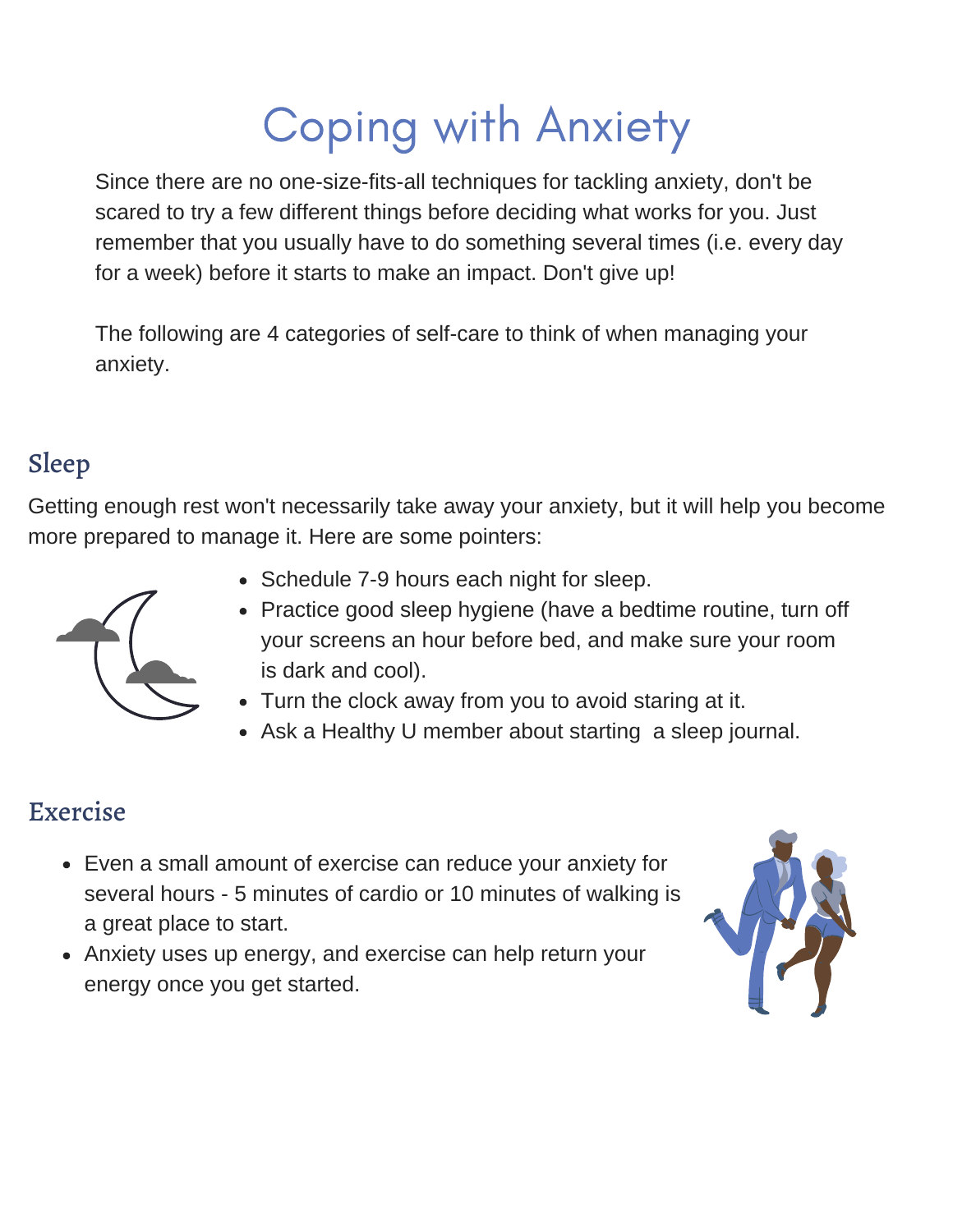### Nutrition



Keeping your body well-nourished is a very important aspect of self-care. Try to become aware of your anxiety's effects on your eating habits - do you tend to over- or under-eat when anxious? Ask a Healthy U member for tips on how to prepare easy and healthy food.

### Meditation

There are many meditation strategies you can try to help manage your anxiety. Some might help you feel calm right away, while others require practice. This package includes instructions for several exercises - remember that not everything works for everyone. Try a couple and see which ones you like!

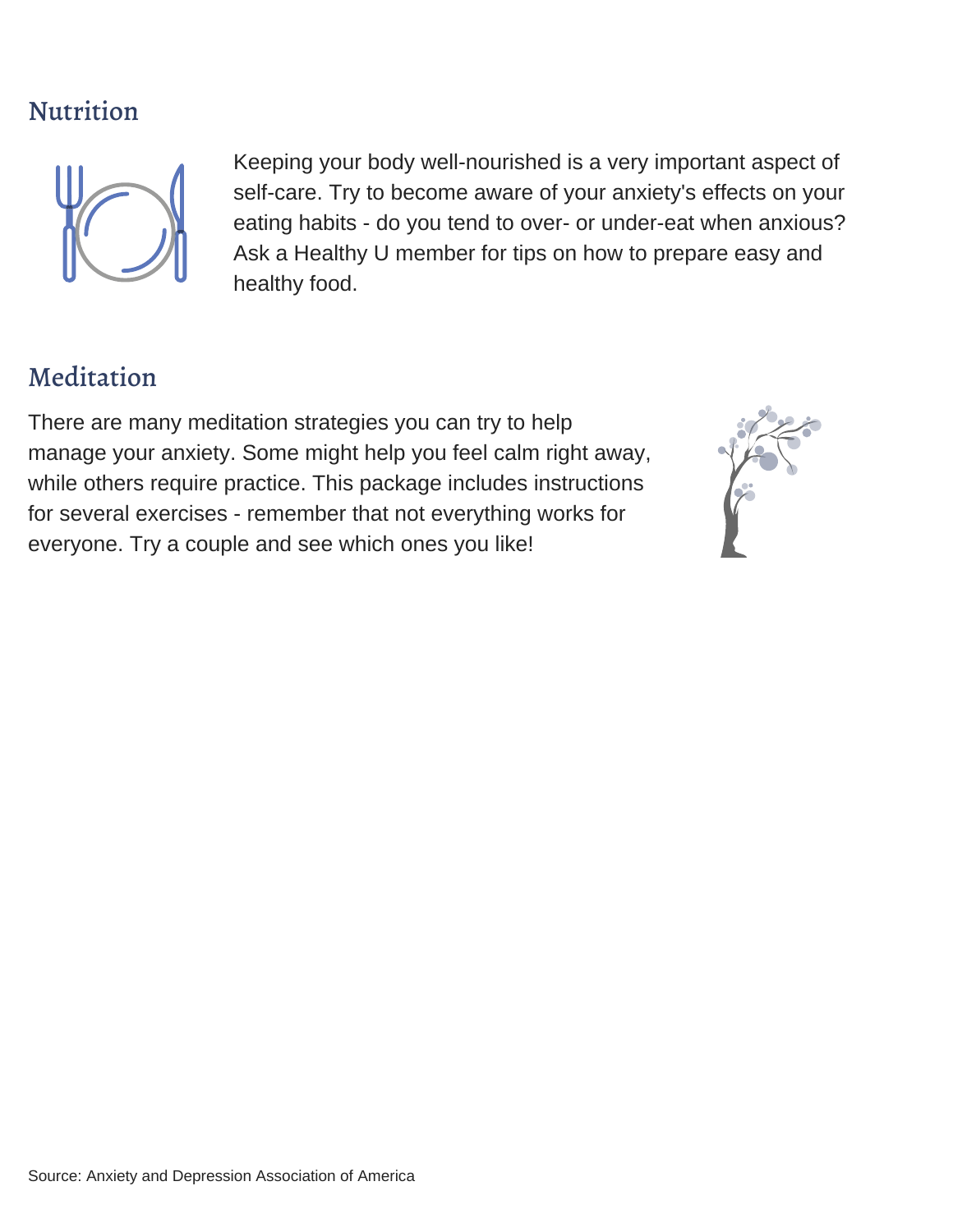#### THINKING TRAPS & TEST ANXIETY

| <b>THINKING TRAP</b>                                                                                                                                                                                                                                                                                                                                                                                                                   | <b>EXAMPLE</b> re: tests & school performance                                                                                                                                         |
|----------------------------------------------------------------------------------------------------------------------------------------------------------------------------------------------------------------------------------------------------------------------------------------------------------------------------------------------------------------------------------------------------------------------------------------|---------------------------------------------------------------------------------------------------------------------------------------------------------------------------------------|
| Fortune-telling:<br>This is when we predict that things will turn out badly. But,<br>in reality, we cannot predict the future because we don't<br>have a magic ball!                                                                                                                                                                                                                                                                   | "I know I'll mess up."<br>"I'll never be able to pass math."                                                                                                                          |
| <b>Black-and-white thinking:</b><br>This is when we only look at situations in terms of extremes:<br>things are either good or bad, a success or a failure. But, in<br>reality, most events call for a more 'moderate' explanation.<br>For example, missing one class assignment does not mean<br>you have failed the entire course ~ you just need to get<br>caught up in class and/or complete the next assignment.<br>Mind-reading: | "If I don't get a good mark, I'll totally fail."<br>"I planned to study 6 hours and I know I only<br>studied for 4 and a half. Now there's no way I<br>can pass!"                     |
| This trap happens when we believe that we know what<br>others are thinking and we assume that they are thinking the<br>worst of us. The problem is that no one can read minds, so<br>we don't really know what others are thinking!                                                                                                                                                                                                    | "Everyone will think I'm stupid."<br>"The teacher doesn't like me."                                                                                                                   |
| Over-generalization:<br>This is when we use words like 'always' or 'never' to<br>describe situations or events. This type of thinking is not<br>helpful because it does not take all situations into account.<br>For example, sometimes we make mistakes, but we don't<br>always make mistakes.                                                                                                                                        | "I always fail school work."<br>"I never pass tests."                                                                                                                                 |
| Labeling:<br>Sometimes we talk to ourselves in mean ways and use a<br>single negative word to describe ourselves. This kind of<br>thinking is unhelpful and unfair. We are too complex to be<br>summed up in a single word!                                                                                                                                                                                                            | " $Pm$ dumb."<br>"I'm a loser."                                                                                                                                                       |
| <b>Over-estimating danger:</b><br>This is when we believe that something that is unlikely to<br>happen is actually right around the corner. It's not hard to<br>see how this type of thinking can maintain your anxiety. For<br>example, how can you not feel scared if you think that you<br>could have a heart attack at any time?                                                                                                   | "I'm going crazy."<br>"I'm dying."<br>"I will throw up."                                                                                                                              |
| <b>Filtering:</b><br>This happens when we only pay attention to the bad things<br>that happen, but ignore all the good things. This prevents us<br>from looking at all aspects of a situation and drawing a more<br>balanced conclusion.                                                                                                                                                                                               | Believing you got a bad mark on a test because<br>you left 3 questions blank, even though you<br>know you did all of the other 32 questions on the<br>paper.                          |
| <b>Catastrophizing:</b><br>This is when we imagine that the worst possible thing is<br>about to happen, and predict that we wont be able to cope<br>with the outcome. But, the imagined worst-case scenario<br>usually never happens and even if it did, we are most likely<br>able to cope with it.                                                                                                                                   | "I'll freak out and everyone will sit and watch<br>me. No one will help."<br>"I'm going to look like such an idiot! The other<br>kids will laugh and I'll die from<br>embarrassment." |
| <b>Should statements:</b><br>This is when you tell yourself how you "should", "must", or<br>"ought" to feel and behave. However, this is NOT how you<br>actually feel or behave. The result is that you are constantly<br>anxious and disappointed with yourself and/or with others<br>around you.                                                                                                                                     | "I should stop worrying about my tests."<br>"I should never make mistakes in my<br>schoolwork."                                                                                       |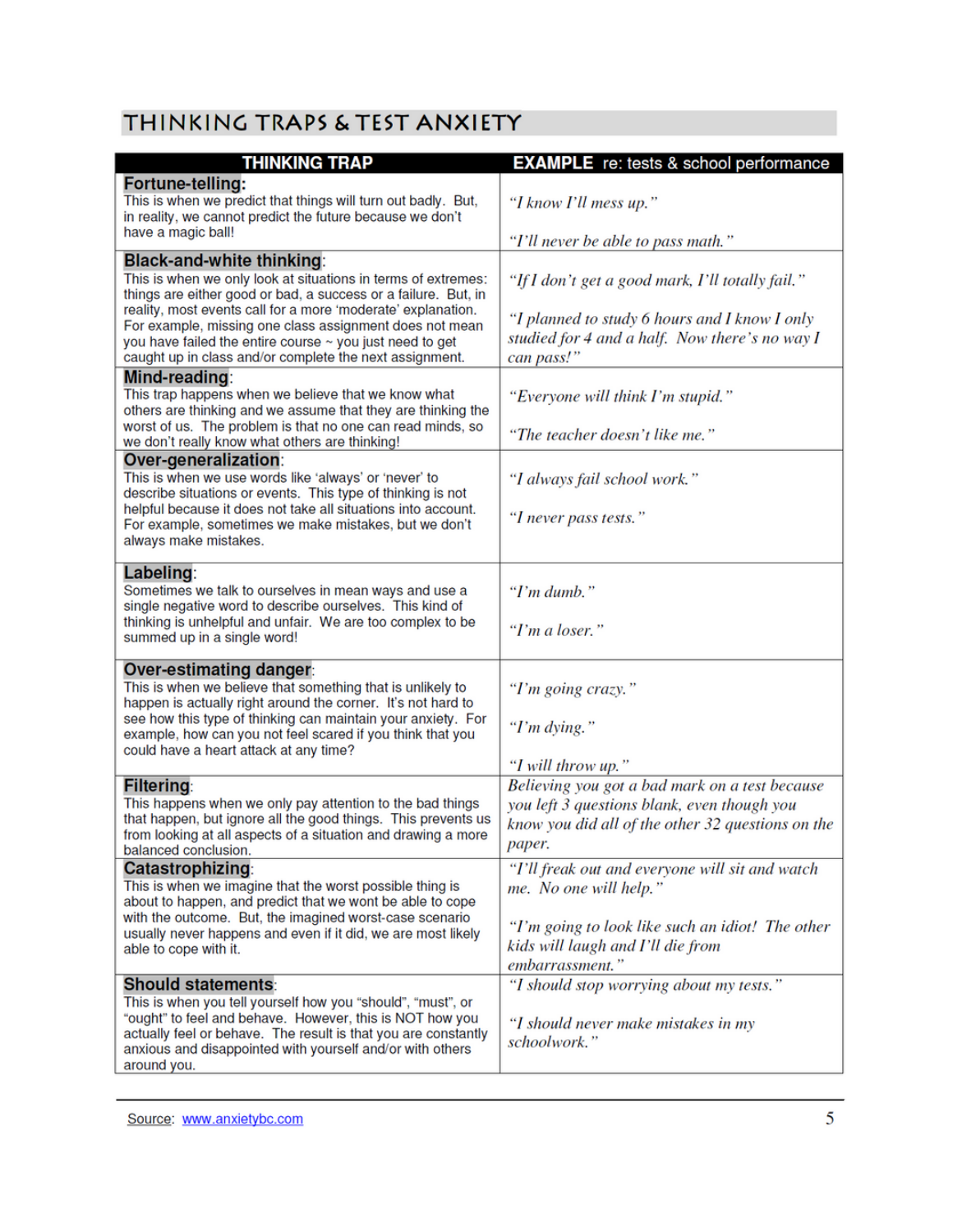## Becoming Less Worried

### 1. Identify worry thoughts

- Are you thinking too much about a problem?
- Are you imagining the worst possible outcome?
- Do your thoughts cause high levels of anxiety?
- Do your thoughts go in circles, not leading to a solution?
- Do you try to suppress these thoughts?

### 2. Challenge worry thoughts

- Would most people agree with this thought?
- What will happen if you keep thinking this way?
- What would be a more encouraging or productive way of thinking?
- Have you spoken with someone else for their opinion?

### 3. Practice calming and realistic thinking

- Recognize unrealistic thoughts and come up with a rational alternative
- With practice, you will come to accept realistic thoughts more naturally.

### 4. Schedule "worry time"

- Telling yourself to stop worrying doesn't work, so schedule time to worry.
- Pick a time each week to sit down and write about your worries.
- When a "worry thought" enters your mind, save it for scheduled worry time.
- Your worrying will take up less time and may become productive, allowing you to worry toward solutions.

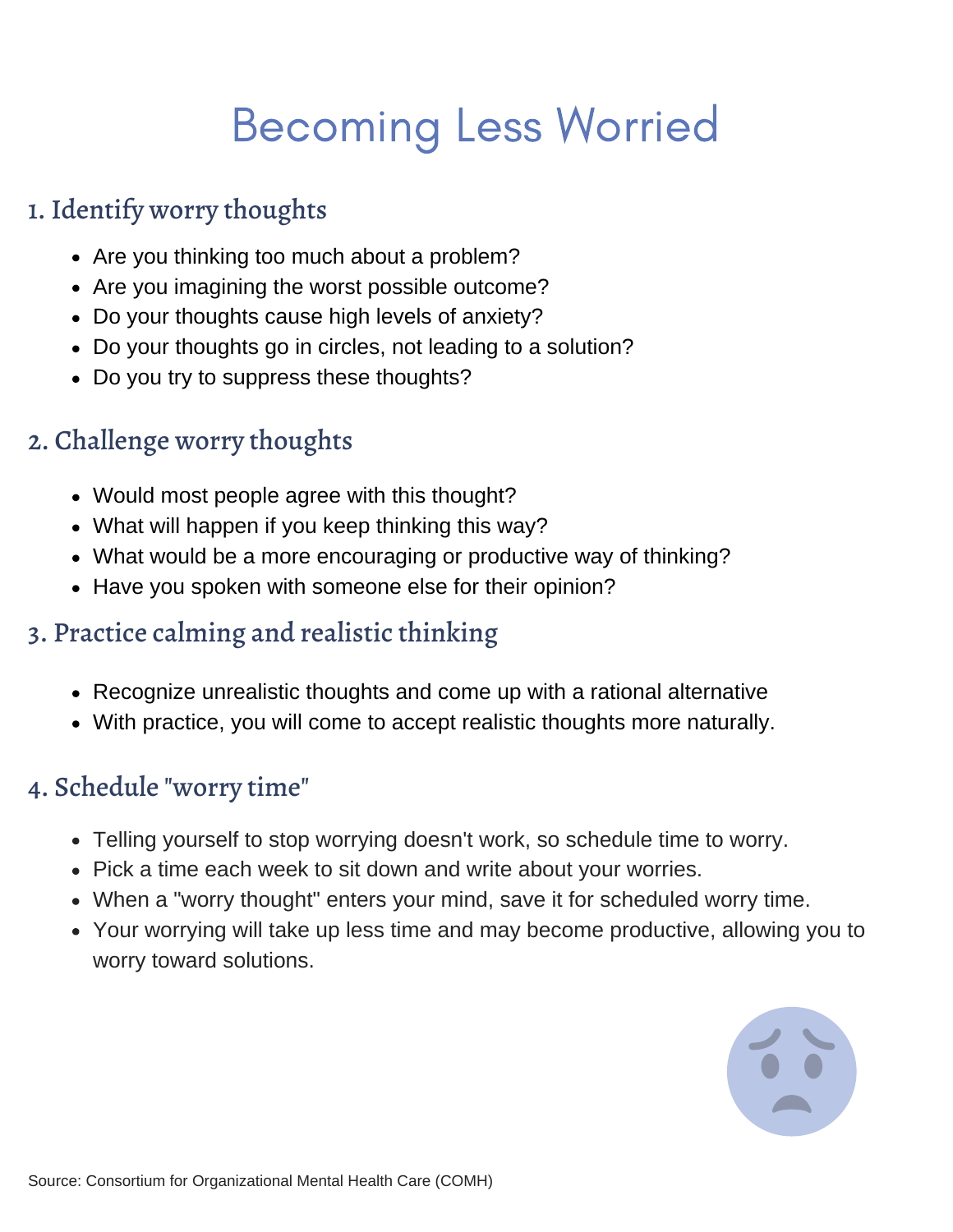## Progressive Muscle Relaxation

This exercise helps to reduce tension and relax your body. It can give your mind something else to focus on, therefore relieving stress. For better stress relief and long-term benefits, try doing this at least once every day.

| Step 1: | Lie down in comfortable clothing, somewhere you<br>won't be disturbed. Take 5 slow, deep breaths.                                      |
|---------|----------------------------------------------------------------------------------------------------------------------------------------|
| Step 2: | Start by tensing the muscles in your feet as hard<br>as you can (without causing pain!). Hold for 5<br>seconds, breathing in slowly.   |
| Step 3: | Slowly relax these muscles over another 5<br>seconds, breathing out slowly. Make sure you<br>focus on how it feels to tense and relax. |
| Step 4: | Pause for 15 seconds, remaining in a relaxed<br>state.                                                                                 |
| Step 5: | Repeat this with each body part, working your way<br>up the body.                                                                      |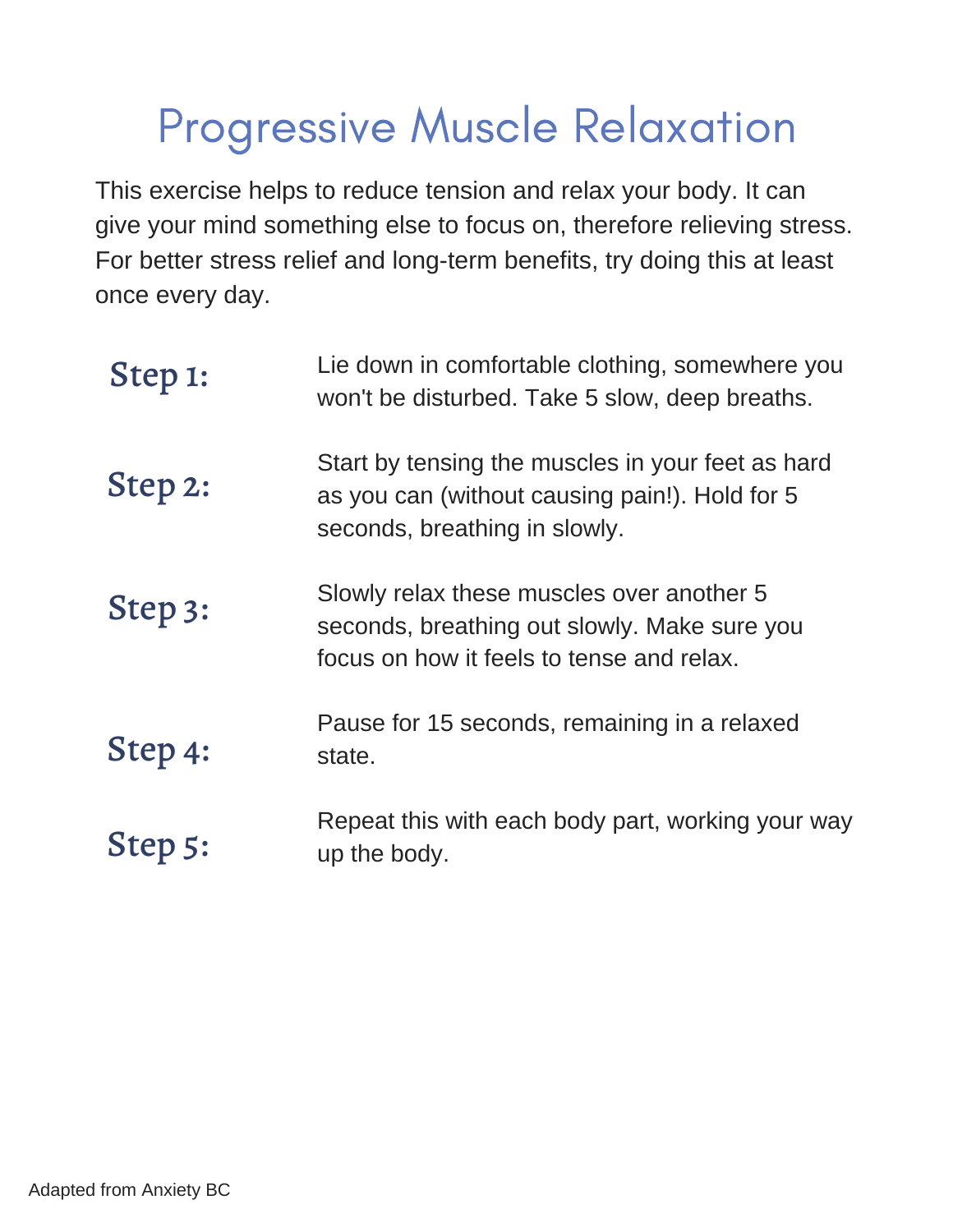# The Quick Stretch (Opening Your Diaphragm)

Sit with both feet on the ground and clasp your hands in front. While keeping your hands clasped, turn them so your palms are facing outward.

With your hands staying in this position, place them behind your neck.

Inhale through you nose while you stretch your elbows backward to open up your chest and lift your head slightly to get a neck stretch.

Exhale through your mouth and gently and slowly move your elbows forward a little while also lowering your head slightly.

Repeat this three times (or more if you wish!)

Reflect: What did that feel like to you? What did you notice in your chest, neck and shoulders?

Many students find this helpful because it is quick and does not take time away from their work. We recommend trying this once every thirty minutes of studying to keep your body more relaxed.

\*Please do not use this activity if you have pain anywhere in your body while trying it.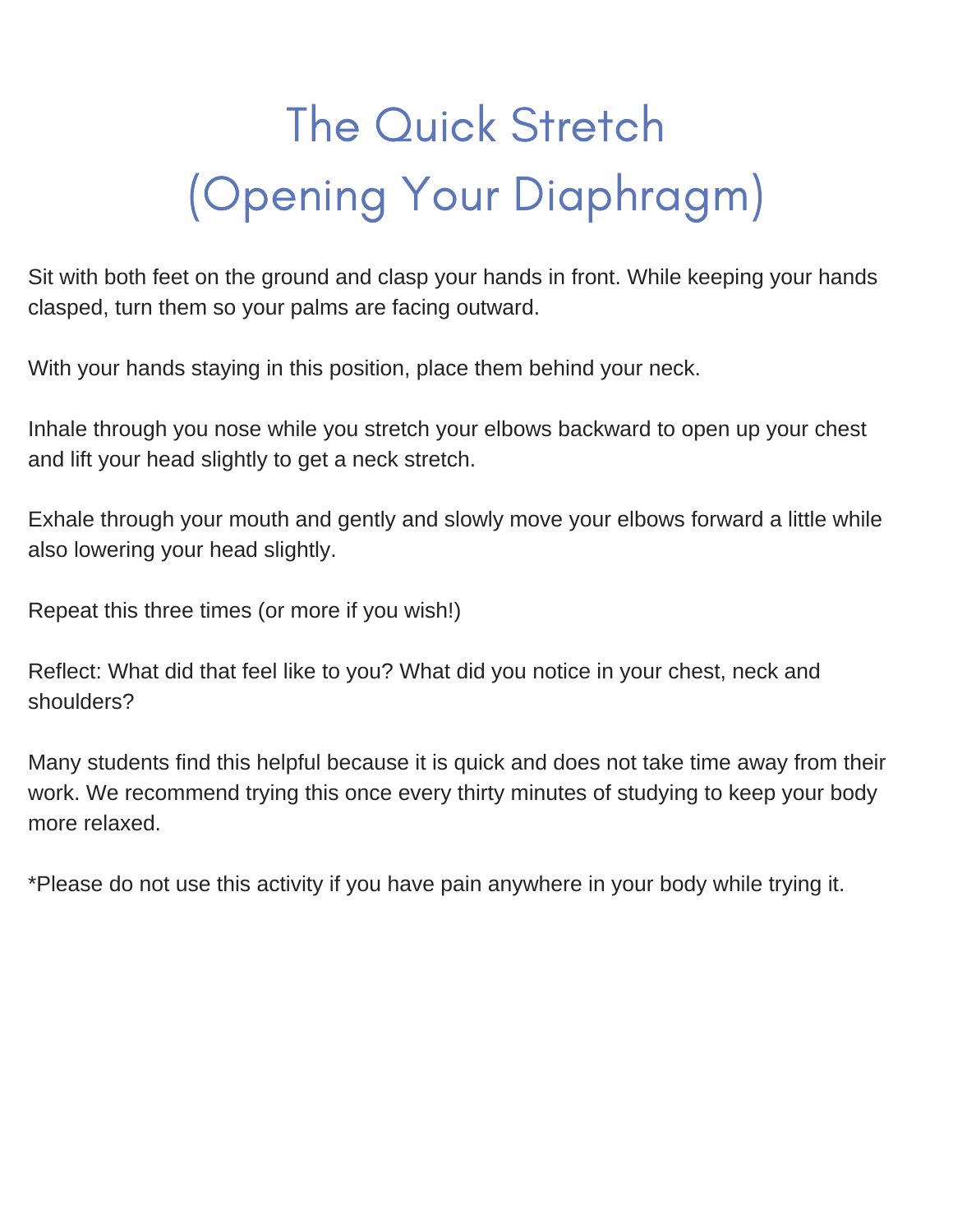## The Pleasure Walk

Take a walk 15-30 minute walk (outdoors if possible!)

Notice as many pleasurable things as possible, slowly, one after the other, using all of your senses. For example, the smell of recently cut grass, a fresh breeze on your skin, the blue sky, the sound of a bird, etc.

When something attracts your attention, focus on it until you move on to the next thing.

If you find yourself thinking about something stressful in your life, gently remind yourself to focus on the world around you instead.

Take time to reflect: How did you feel right afterwards? How did you feel for the next few hours?

• Bonus: Going for a walk is a great way to get your blood flowing, which means you'll study better afterwards!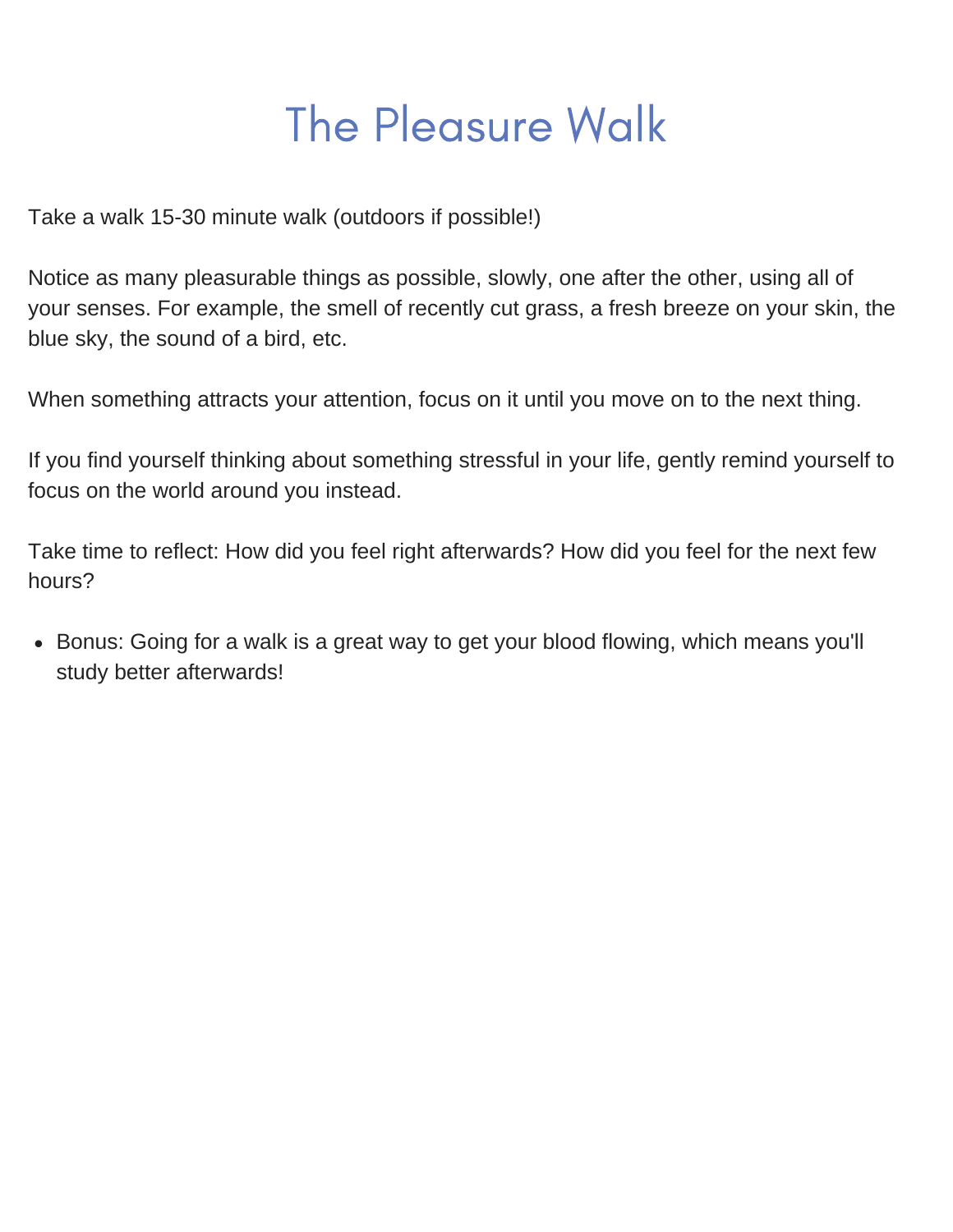## Diaphragmatic Breathing

When we feel stress our breathing is often the first thing to change. It can become shallow, rapid and jagged or raspy. Relaxing your breathing will reduce the stress your feeling in your body and may reduce stressed thoughts.

- Place both feet on the ground and close your eyes or soften your gaze and look at a spot on the floor. Focus on your breathing , noticing the rhythm without adjusting it. Do this for 30 seconds.
- Next, if you aren't already doing this, inhale through your nose and exhale through your mouth. (Inhaling through your nose slows down your breathing and helps you move toward a relaxed muscle body.) Do this for 30 seconds.
- Slowly take a deep breath. As you breathe in, pull your stomach muscles out to pull the breath down as deep as you can.
- Hold it in for 3 seconds, then exhale slowly through your mouth. As you breathe out, pull your stomach muscles in to help expel all the air.
- Continue with this pattern for the next few moments.
- Check in with your body to see how you're feeling.
- Practice daily until you remember each of the steps and can do this when needed. You could do this on the bus, waiting in line or while watching TV. Eventually your body will start deep breathing when you are stressed or upset.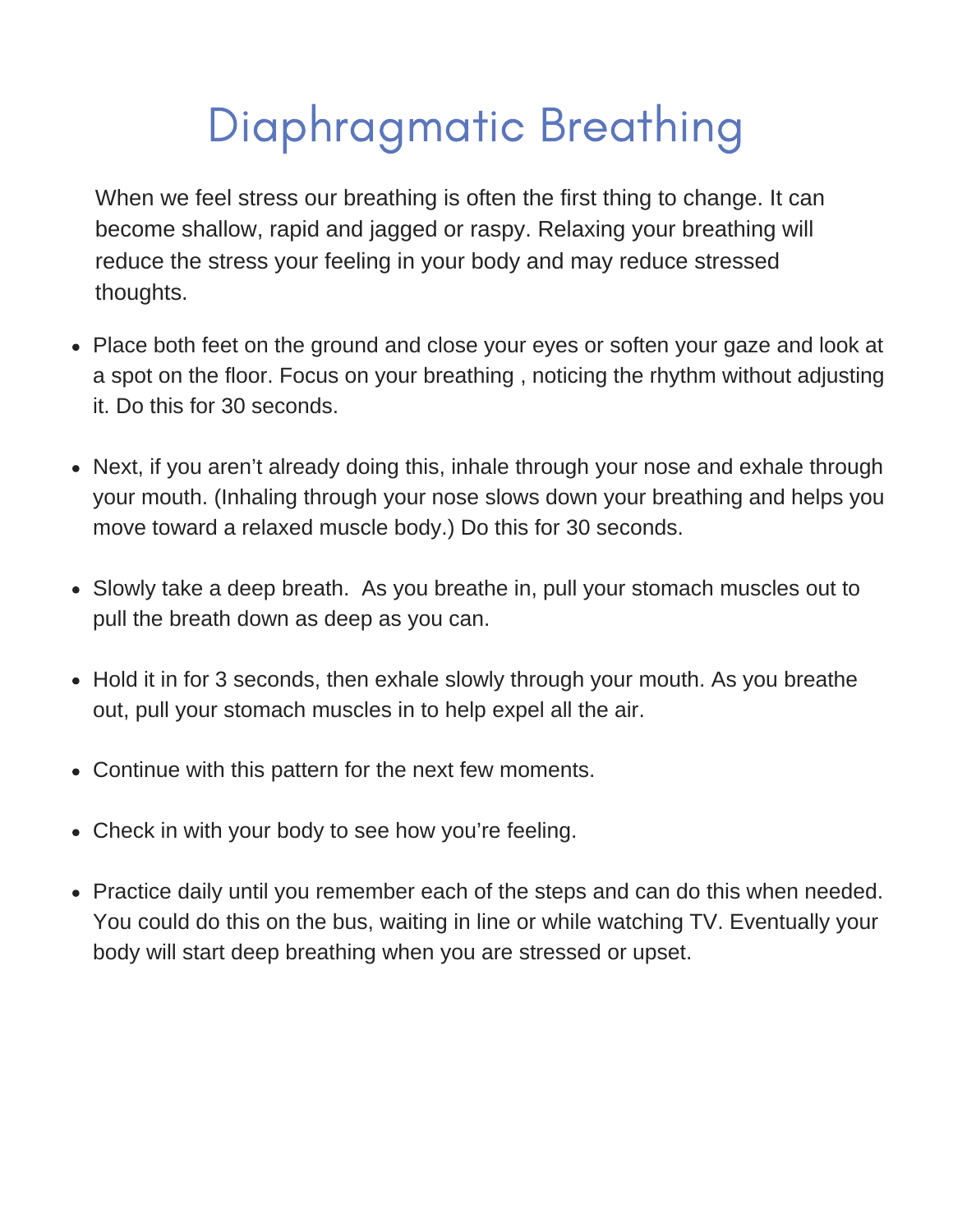## The Wet Noodle

This is a quick body relaxation activity that you can do virtually anywhere without losing significant time. Unlike the other activities, this one doesn't need practice to be helpful, but practice will help you become more efficient and will help you gain more from this activity.

To start, imagine your body is a wet noodle as you sit in your chair. Make yourself as loose as you can.

Close your eyes or soften your gaze and look at a spot on the floor. Starting at your feet and slowly moving up your body to the top of your head, scan for any muscle tension.

If you find some muscle tension, tense that muscle a little more for a count of three and then release it and continue with your scan.

Once you finish your scan continue to keep your body as a wet noodle for 30 seconds.

Reflect: How did you feel during the exercise? How do you feel after?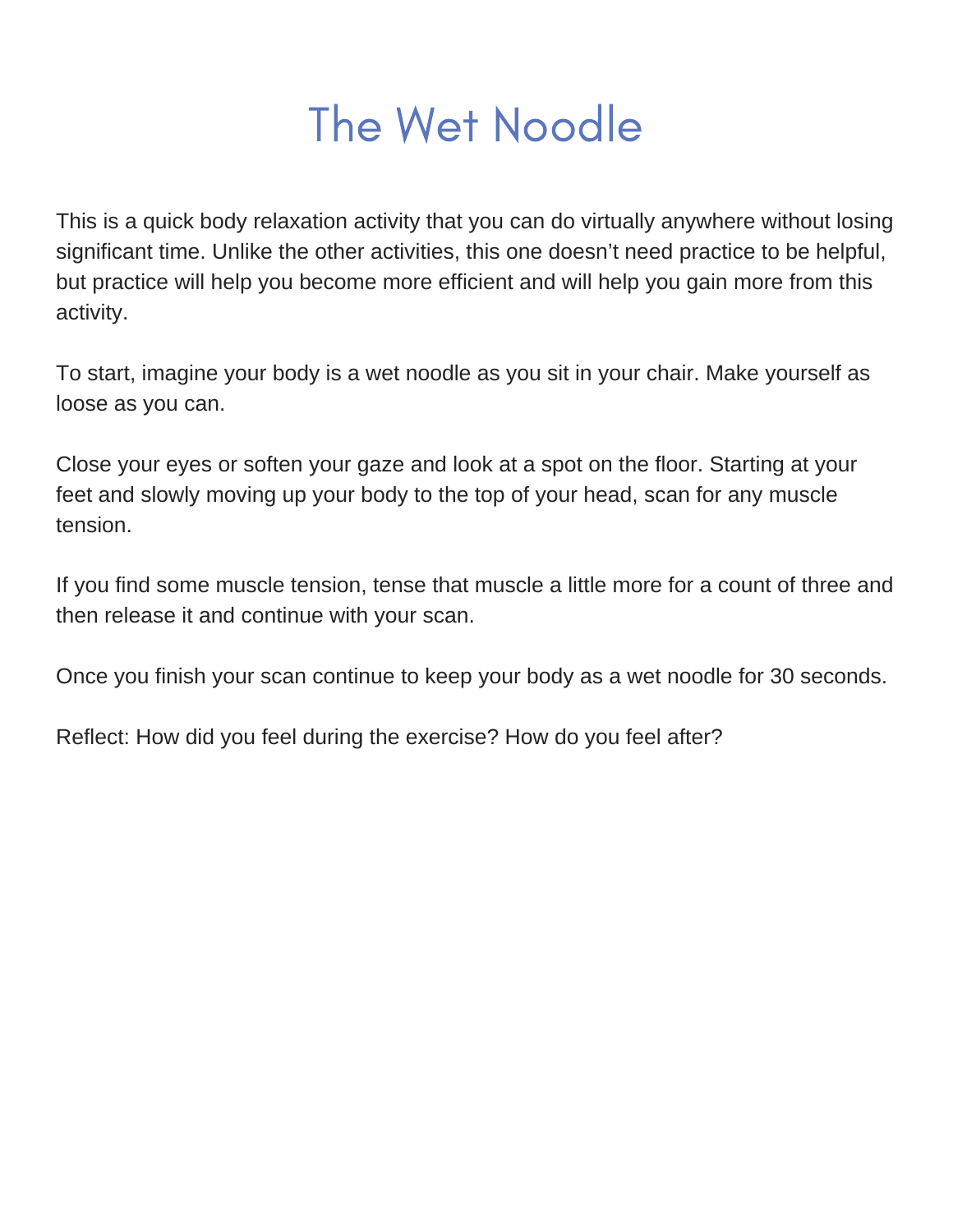Once per week, write down 5 things you are thankful for, and why. When done on a regular basis, this can reduce your stress! Alternatively, you can write one thing each day.

Examples:

"I am grateful for my sister, because she is a good listener and makes me feel understood."

"I am grateful for my dog, because he makes me feel more safe at night."

"I am grateful for the weather today, because I enjoyed the sunny walk to class."

Week 1:

1.

- 2.
- 3.

4.

5.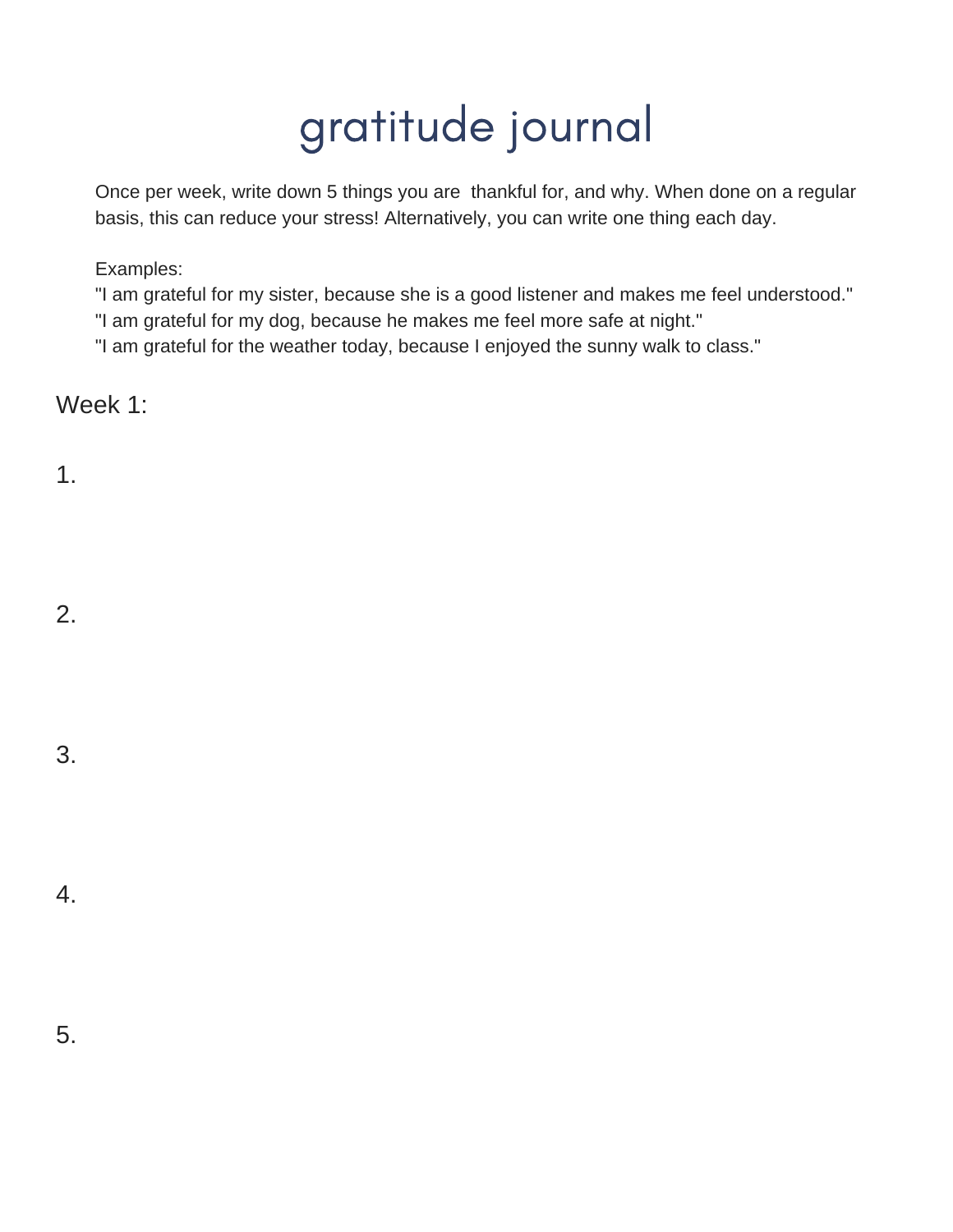| Week 2: |  |
|---------|--|
| 1.      |  |
|         |  |
| 2.      |  |
|         |  |
| 3.      |  |
|         |  |
| 4.      |  |
|         |  |
| 5.      |  |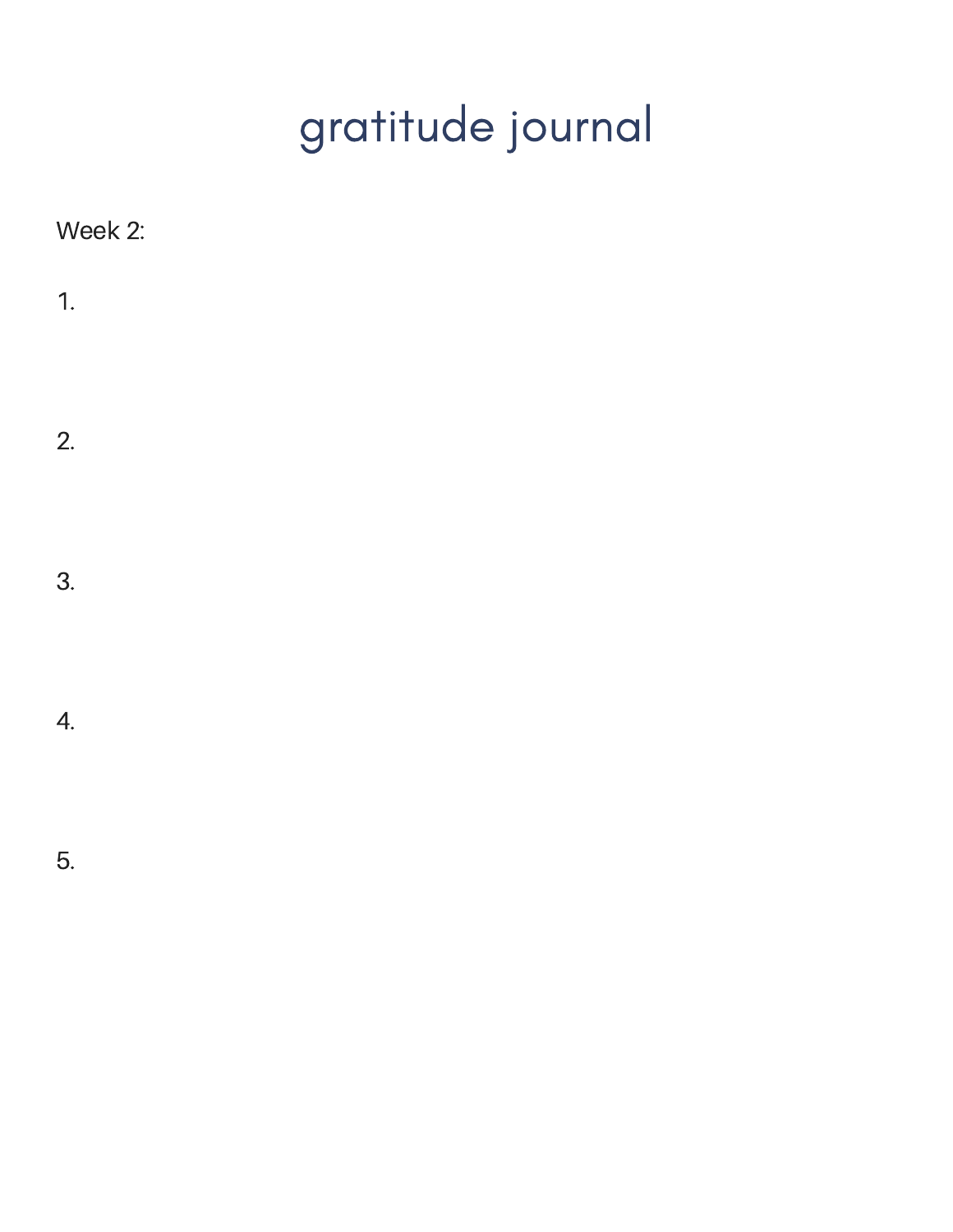| Week 3:          |  |
|------------------|--|
| 1.               |  |
| 2.               |  |
| 3.               |  |
| $\overline{4}$ . |  |
| 5.               |  |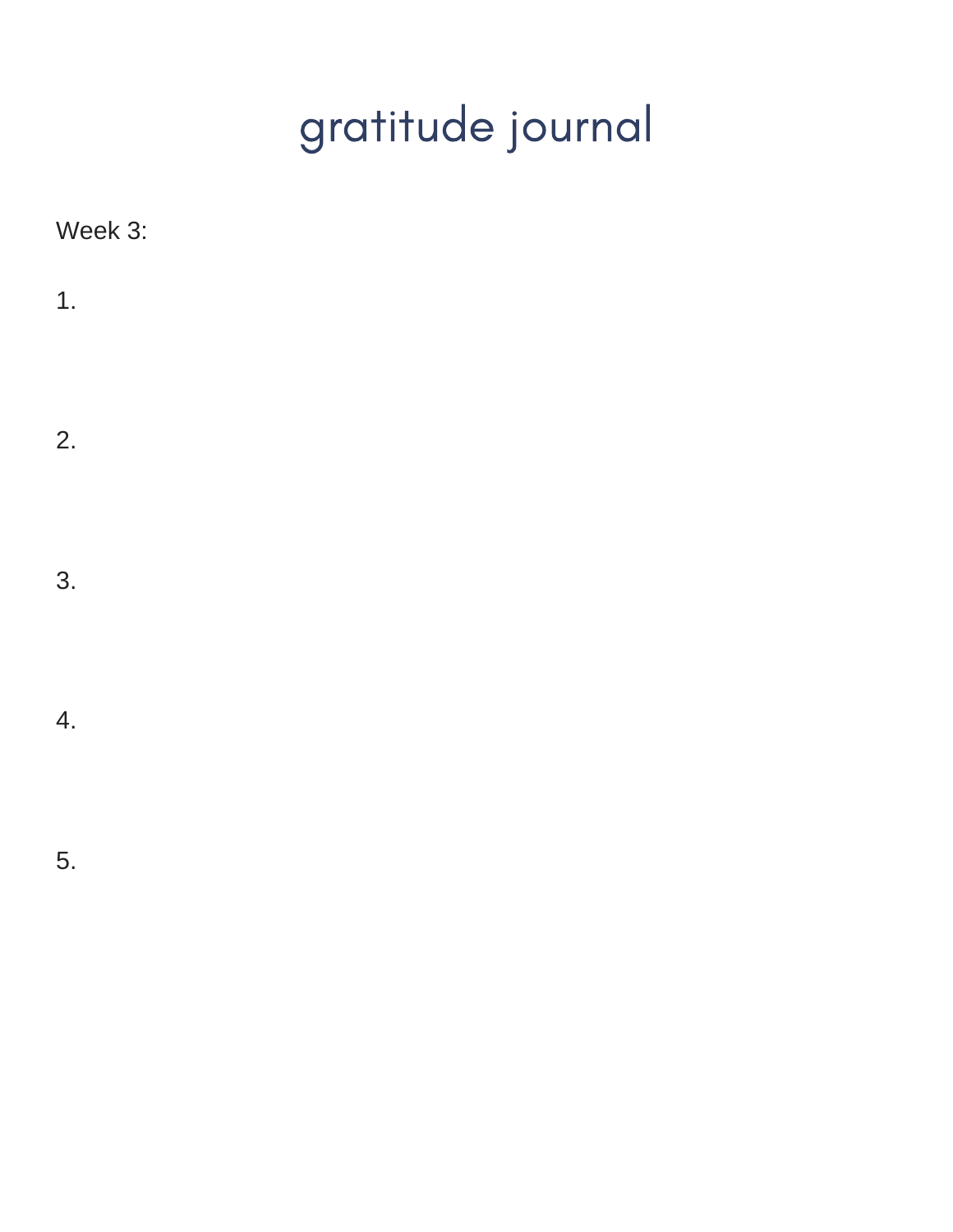| Week 4: |  |  |
|---------|--|--|
| 1.      |  |  |
| 2.      |  |  |
| 3.      |  |  |
| 4.      |  |  |
| 5.      |  |  |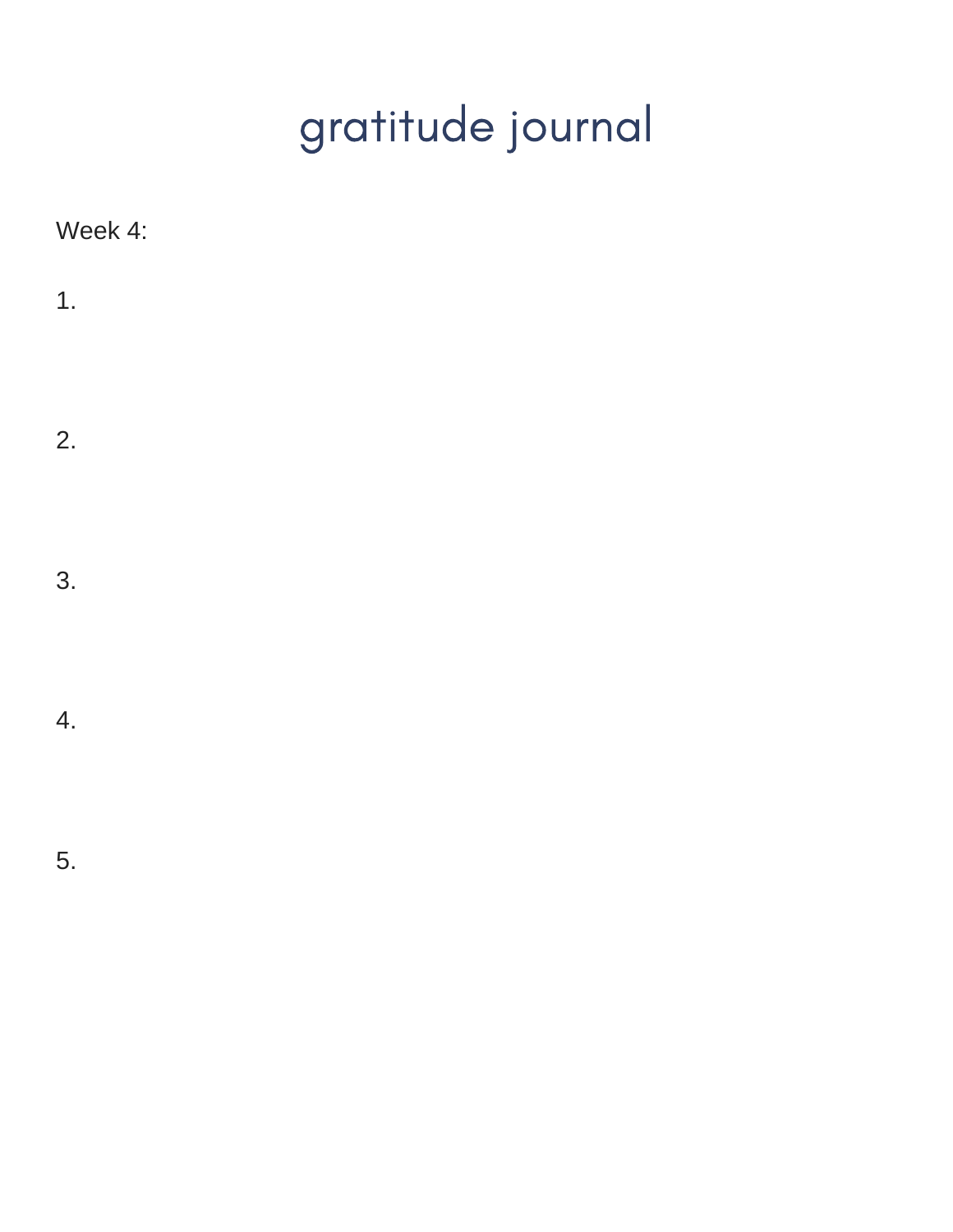## Self-Compassion

It is important to be compassionate toward yourself when you are feeling stressed. Dr. K. Neff has done tremendous work in the area of self-compassion and this activity can be very helpful.

This activity involves three phrases that you can say to yourself. The first phrase acknowledges the difficulty of having negative emotions. The second phrase reminds you that having negative feelings are a normal, natural part of being human and should not be judged. The final phrase can help you get in touch with your desire to be happy.

It's hard to feel (fill in with the emotion you're feeling) right now.

Feeling (fill in with the same emotion) is part of the human experience.

What can I do to make myself happier in this moment?

#### **Example:**

It's hard to feel guilty right now.

Feeling guilty is part of the human experience.

What can I do to make myself happier in this moment? I can go for a walk with my dog.

| <b>Practice:</b>                                     |                                  |
|------------------------------------------------------|----------------------------------|
| It's hard to feel                                    | right now.                       |
| <b>Feeling Example 2018</b>                          | is part of the human experience. |
| What can I do to make myself happier in this moment? |                                  |
| I can                                                |                                  |

Mindfulness PDF: https://www.heretohelp.bc.ca/sites/default/files/wellness-module-11 mindfulness.pdf